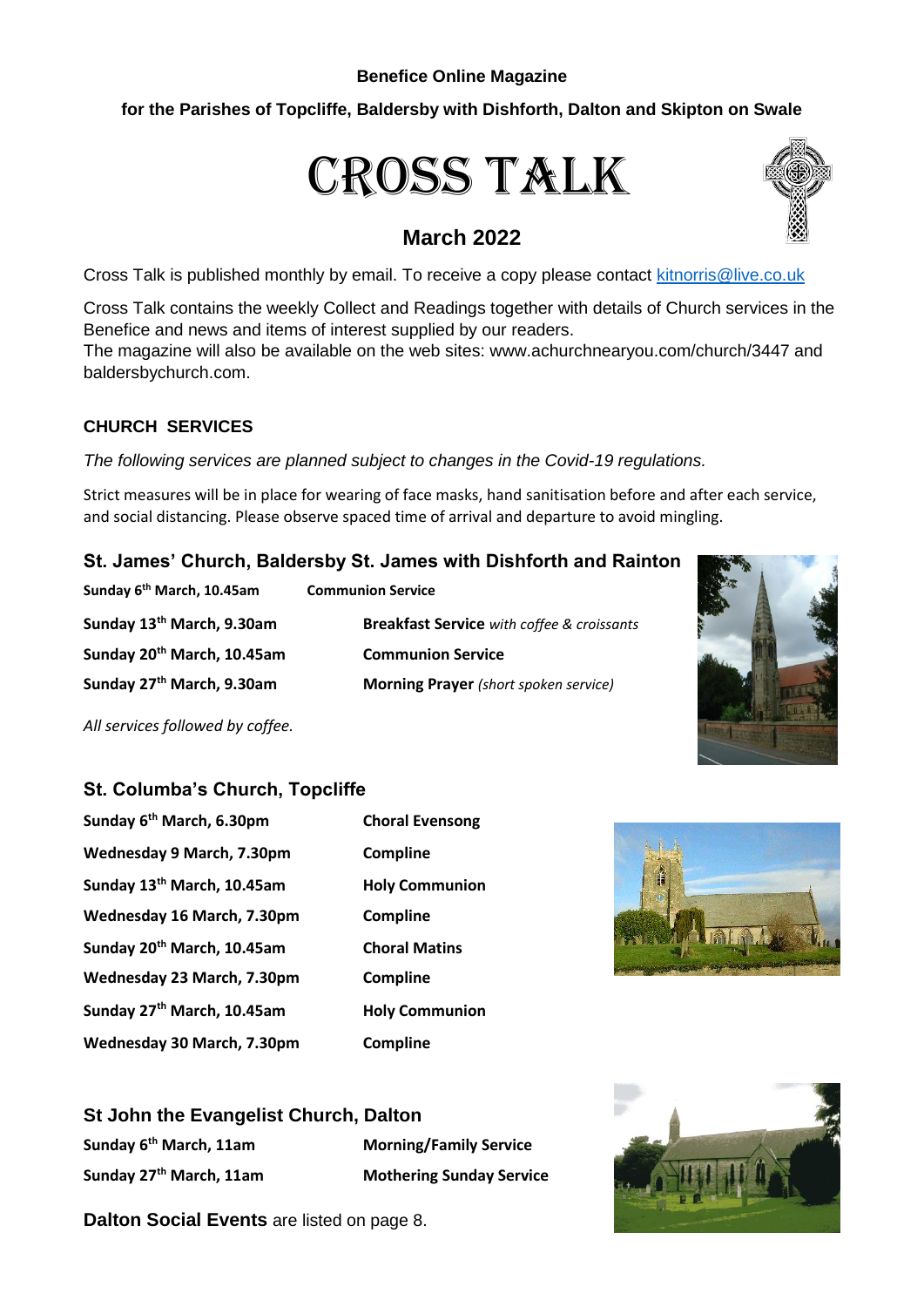# **Lent Lunches at Topcliffe Village Hall for Christian Aid**

**Wednesdays at 12 noon on 9th, 16th, 23rd, and 30th March** *The Soup and Sweet lunch is free, but donations can be made to Christian Aid*

# **Collects and Readings for Ash Wednesday to the 4th Sunday of Lent / Mothering Sunday**

*(Page numbers refer to the Common Worship Lectionary.)*

#### **Ash Wednesday 2nd of March**

#### **Collect**

Almighty and everlasting God, you hate nothing that you have made and forgive the sins of all those who are penitent: create and make in us new and contrite hearts that we, worthily lamenting our sins and acknowledging our wretchedness, may receive from you, the God of all mercy, perfect remission and forgiveness: through Jesus Christ your Son our Lord, who is alive and reigns with you, in the unity of the Holy Spirit, one God, now and for ever.



#### **Readings (p.810)**

Joel 2.1-2, 12-17 *or* Isaiah 58.1-12 Psalm 51.1-18 2 Corinthians 5.20b-6.10 Gospel: Matthew 6.1-6, 16-21 or John 8.2-11

#### **Sunday 6th March : 1st Sunday of Lent**

#### **Collect**

Almighty God, whose Son Jesus Christ fasted forty days in the wilderness, and was tempted as we are, yet without sin: give us grace to discipline ourselves in obedience to your Spirit; and, as you know our weakness, so may we know your power to save; through Jesus Christ your Son our Lord, who is alive and reigns with you.

in the unity of the Holy Spirit, one God, now and for ever.

#### **Readings (p.816)**

Deuteronomy 26.1-11 Psalm 91.1-2, 9-16 or Psalm 91.1-11 Romans 10.8b-13 Gospel: Luke 4.1-13

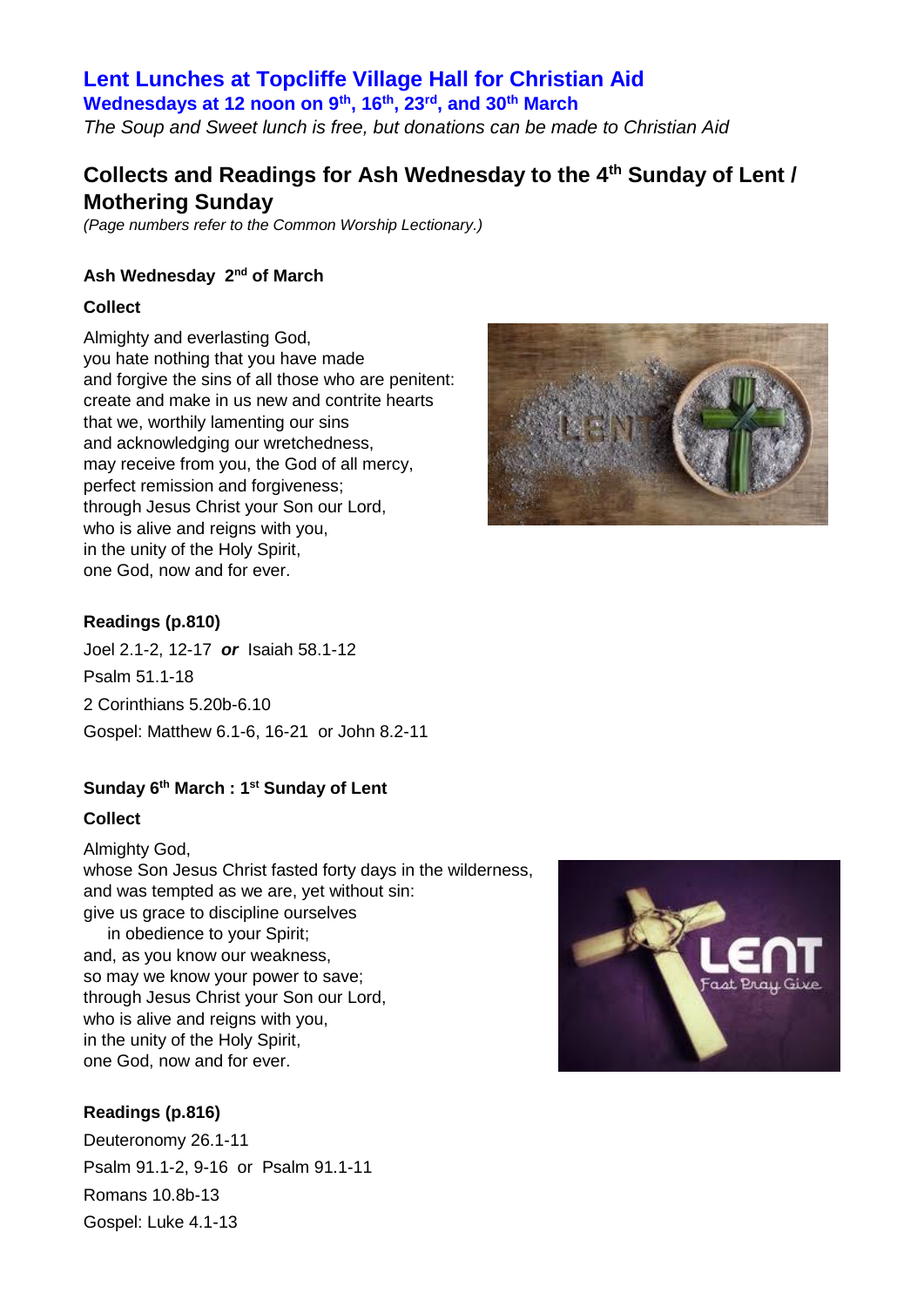## **Sunday 13th March : 2nd Sunday of Lent**

#### **Collect**

Almighty God,

you show to those who are in error the light of your truth,

that they may return to the way of righteousness: grant to all those who are admitted

 into the fellowship of Christ's religion, that they may reject those things

 that are contrary to their profession, and follow all such things as are agreeable to the same;

through our Lord Jesus Christ, who is alive and reigns with you, in the unity of the Holy Spirit, one God, now and for ever.

#### **Readings** (**p.820**)

Genesis 15.1-12, 17-18

Psalm 27

Philippians 3.17-4.1

Gospel: Luke 13.31-35

# **Sunday 20th March : 3rd Sunday of Lent**

#### **Collect**

Almighty God, whose most dear Son went not up to joy but first he suffered pain, and entered not into glory before he was crucified: mercifully grant that we, walking in the way of the cross, may find it none other than the way of life and peace; through Jesus Christ your Son our Lord, who is alive and reigns with you, in the unity of the Holy Spirit, one God, now and for ever.

#### **Readings** (**p.823**)

Isaiah 55.1-9 Psalm 63.1-8 1 Corinthians 10.1-13 Gospel: Luke 13.1-9

#### **Putting it politely**

In the reign of Charles II, a certain worthy divine at Whitehall thus addressed himself to the congregation at the conclusion of his sermon:- "In short, if you don't live up to the precepts of the Gospel, but abandon yourself to your irregular appetites, you must expect to receive your reward in a certain place which 'tis not good manners to mention here." Tom Brown, *Laconics*.



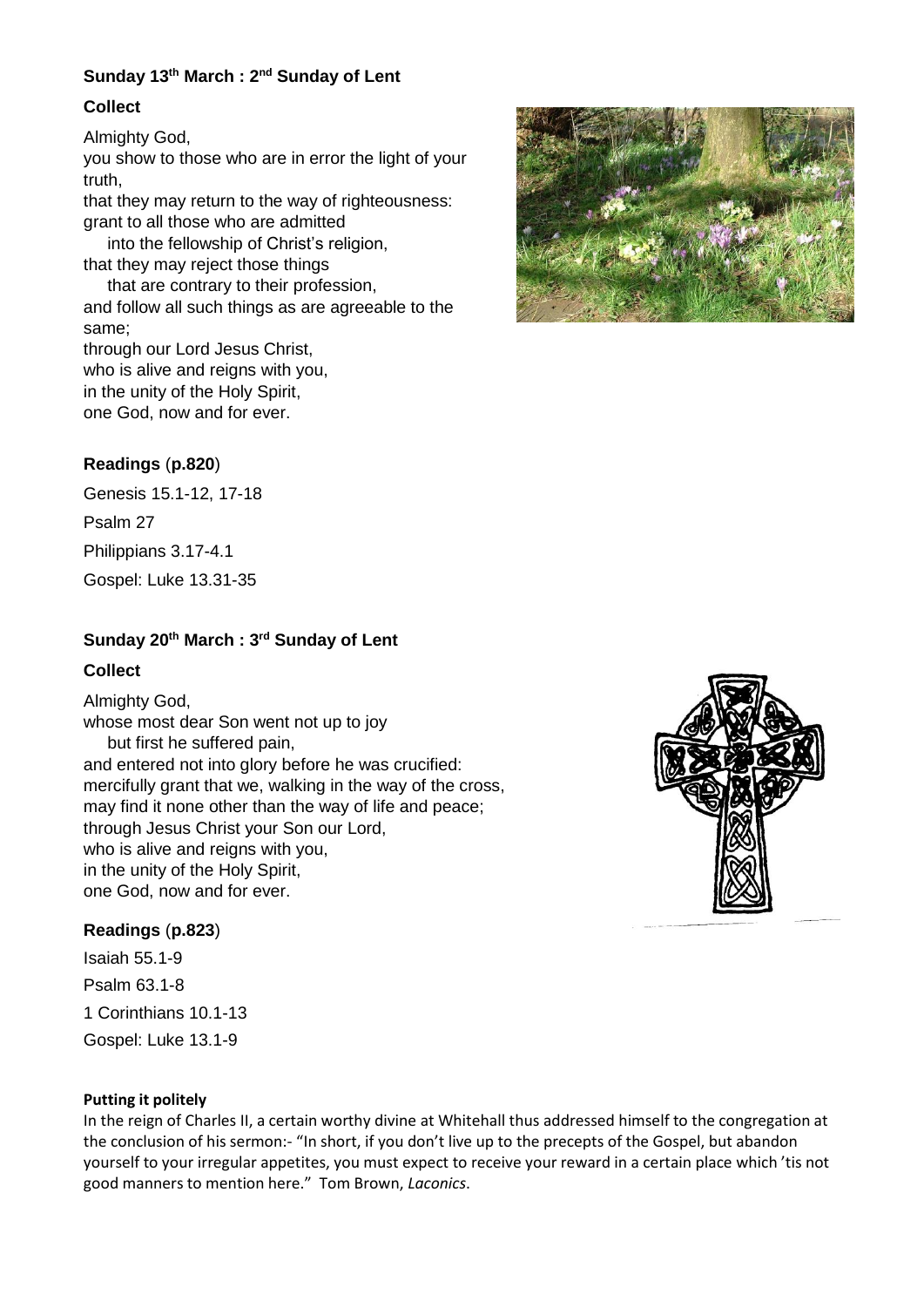#### **Reminder : British Summer time begins – put clocks forward one hour**

#### **Sunday 27th March: 4th Sunday of Lent**

#### **Collect**

Merciful Lord, absolve your people from their offences, that through your bountiful goodness we may all be delivered from the chains of those sins which by our frailty we have committed; grant this, heavenly Father for Jesus Christ's sake, our blessed Lord and Saviour, who is alive and reigns with you, in the unity of the Holy Spirit, one God, now and for ever.



## **Readings** (**p.827**)

Joshua 5.9-12

Psalm 32

2 Corinthians 5.16-21

Gospel: Luke 15.1-3, 11b-32

#### **Mothering Sunday 27th March**

#### **Collect**

God of Compassion, whose Son Jesus Christ, the child of Mary, shared the life of a home in Nazareth, and on the cross drew the whole human family to himself: strengthen us in our daily living that in joy and in sorrow we may know the power of your presence to bind together and to heal; through Jesus Christ your Son our Lord, who is alive and reigns with you, in the unity of the Holy Spirit, one God, now and for ever.

## **Readings (p.830)**

Exodus 2.1-10 *or* 1 Samuel 1.20-28 Psalm 34.11-20 *or* Psalm 127.1-5 2 Corinthians 1.3-7 *or* Colossians 3.12-17 Gospel: Luke 2.33-35 *or* John 19.25b-27

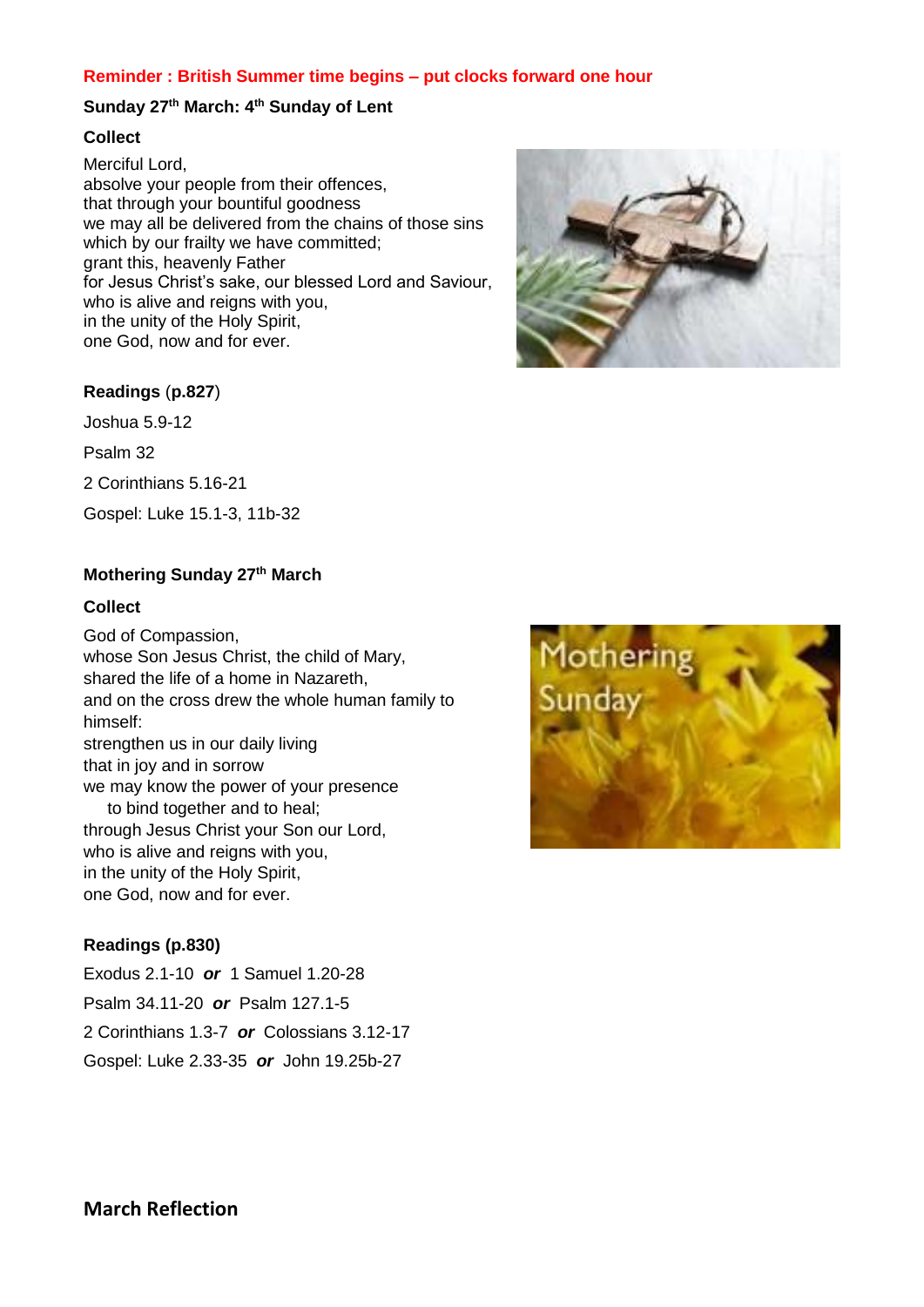Lent, this year, starts on the 2nd March and it is a time for us to consciously slow down and take stock of our lives. It is a time to reflect on the experience of waiting-- of waiting for God to act and for life to be restored.

In times past, Lent was a time of fasting; now we are encouraged to give something up as a sign of our desire to get closer to God. Lent as a season of self-denial and prayer is not just about hardship for the sake of it. We should try to deliberately set aside our usual priorities in order to see and experience more of God.

We may find it helpful to follow one of the many Lent courses available. 'Live Lent: Embracing Justice' is the Church of England's theme for Lent 2022. It invites us to examine our own lives truthfully, to see the world more deeply and to pray - for the church and the world far and near - that 'justice may roll down like waters, and righteousness like an ever-flowing stream' (Amos 4.24).

For each day of Lent, this booklet for adults offers a daily Bible reading, a short reflection and a prayer, as well as a practical challenge. Each week follows a different thread through the many stories of justice in the Bible to explore how God works with humanity to bring justice, wholeness and salvation to all.

The booklet is supported by a wide range of free digital resources for individuals, groups and churches available via [www.churchofengland.org/livelent.](http://www.churchofengland.org/livelent)

On 23rd March it will be two years since the first Covid lockdown began, and for many of us, the time since then has felt like an extended Lenten period. We have been denied time with family and friends. We have had to reinvent how we do everything, from shopping to schooling to our worship as a Church. Our Christmases have been very different, and for some very lonely.

And for those whose loved ones have died, the numbers who have been able to gather to grieve and to tell the stories have been restricted either by legal restraints or by the need to protect vulnerable members of society

And yet, this Lent we are reminded that we are invited into the story of a God who entered into the mess and suffering of the world so that He might bring new life and hope. We are reminded that Jesus was himself denied a proper burial, and yet out of that Good Friday scene of devastation and despair God breathed life, and Jesus broke free from the tomb so that we too might know the presence of God with us to bring transformation and life in whatever situation we might be facing.

We are not there yet. There is still much waiting to be done, both as we wait for the reality of the post lockdown world, but also as we wait for Jesus to return to reclaim and restore his precious creation.

And so we wait, but we wait as those who have hope. We live our lives as churches and individuals so that 'justice may roll down like waters, and righteousness like an ever-flowing stream'.

Christ has died: Christ is Risen: Christ will come again.

#### **Richard Byas**

#### **MY REMEMBERER**

My forgetter is getting better But my rememberer is broke To you that may sound funny But to me, that's no joke For when I'm here, I'm wondering If I really should be there And when I try to think it through I haven't got a prayer. Often there are times, when I walk into a room And think 'What am I here for?'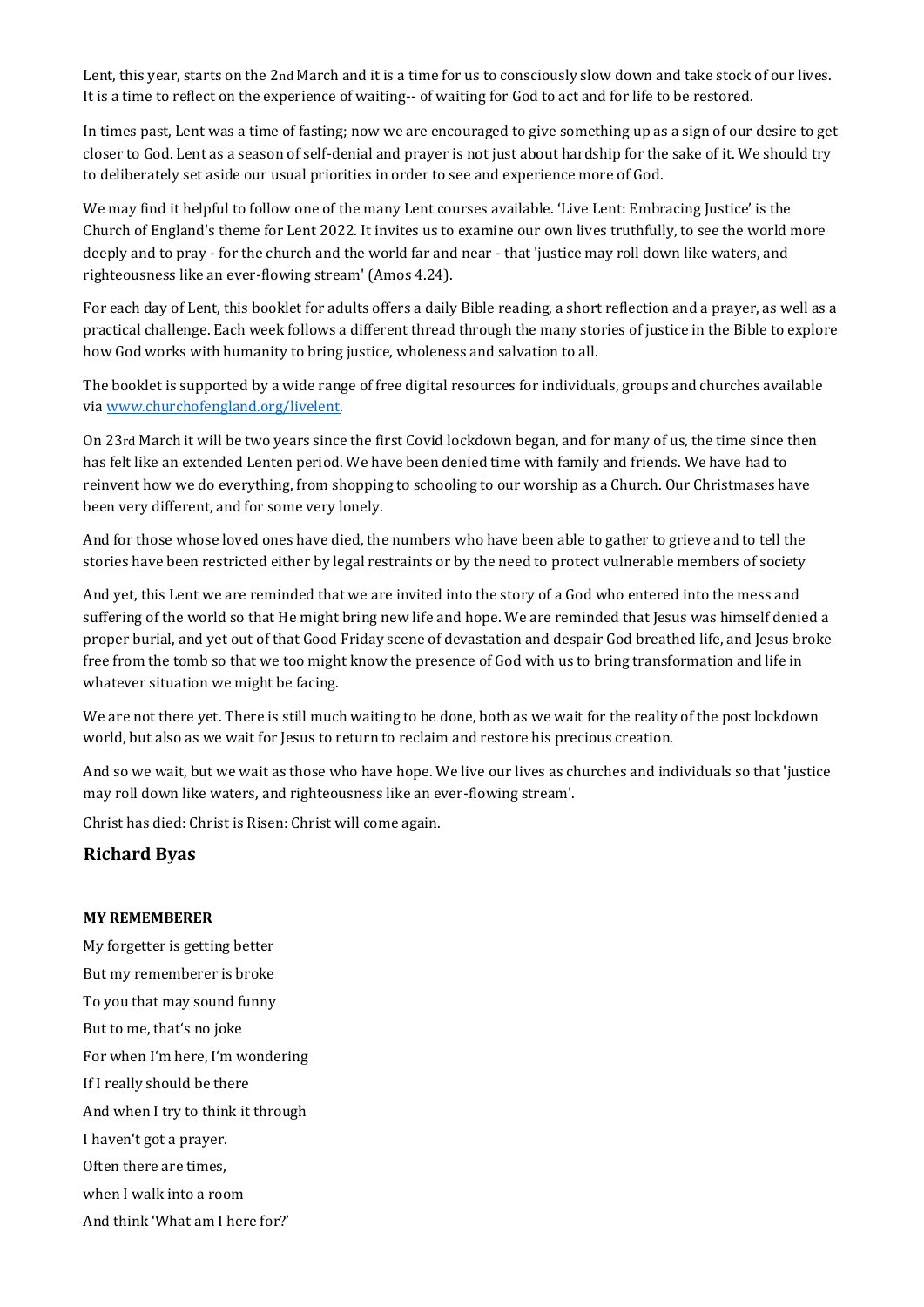I wrack my brain, But all in vain A zero is my score At times I put something away Where it is safe, but gee The person it is safest from is generally me When shopping I may see someone, Say 'Hi' and have a chat Then when the person walks away, I ask myself 'Who was that'? Yes, my forgetter is getting better While my rememberer is broke And it's driving me plumb crazy And that really is no joke.

*(Anon)*

P.S. Send this to everyone you know, because I don't remember who I've sent it to

The Printer's Tale

We were making leaflets for a local church, and the client wanted a logo designed with Earth being shielded by the hand of God. I sent the client a proof. Shortly thereafter, I got a call. Client: The hand looks too human. Please use a hand that looks more like God's.



**Richard Byas**

# **Dalton Events**

## **January 100 Club results**

£15 John Barker (No.14); £10 Peggy Allen (No.66); £5 Linda Vale (No.63). February will be the "big prize one" at the end of the 6 months, results in next month's issue.

#### **Domino Drive**

There will be a domino drive on Saturday 26<sup>th</sup> March at 7pm. There will be a raffle, funds going to the Village Hall. Tea and biscuits will be served in the interval. All ages welcome.

There will be an extra domino drive on Saturday  $1<sup>st</sup>$  April at 7pm. The proceeds will be to buy more wool for the yarnbombing the village for the Queen's Platinum Jubilee. If anyone would like to help knitting and needs wool, please contact Sharon on 577643.

#### **Race Night**

There will be a race night in the Village Hall on Saturday 5<sup>th</sup> March. Doors open at 6.30pm for first race at 7pm. The racing is "Horse on a string and reel it in". Great fun for all the family! The bar will be open. Everyone welcome.

# **PARISH DIRECTORY**